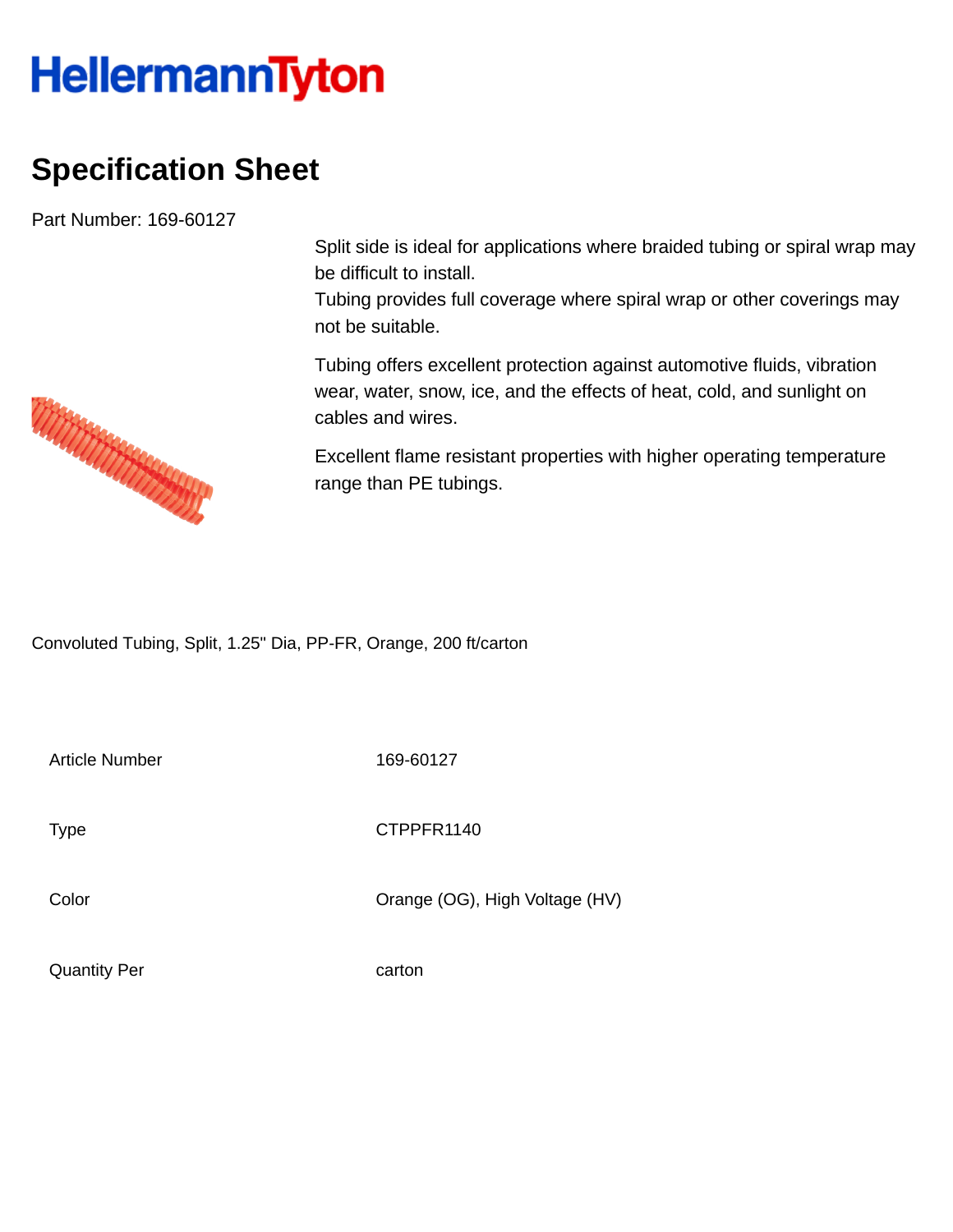| <b>Product Description</b>            | HellermannTyton's Convoluted Tubing, also known at Split Loom<br>Tubing, provides an efficient method of routing and protecting wire<br>harness assemblies, while reducing the chance of installation<br>damage. With a split down the side where you can insert your wire<br>harness, you can just easily install Convoluted Tubing without<br>removal of the entire assembly. It can also serve to protect valuable<br>hoses and cables. Convoluted tubing offer's excellent protection<br>against vibration wear, water, snow, ice and the effects of heat, cold<br>and sunlight on cables and wires. Available in variety of materials<br>providing range of flame resistance and operating temperatures. |
|---------------------------------------|---------------------------------------------------------------------------------------------------------------------------------------------------------------------------------------------------------------------------------------------------------------------------------------------------------------------------------------------------------------------------------------------------------------------------------------------------------------------------------------------------------------------------------------------------------------------------------------------------------------------------------------------------------------------------------------------------------------|
| <b>Short Description</b>              | Convoluted Tubing, Split, 1.25" Dia, PP-FR, Orange, 200 ft/carton                                                                                                                                                                                                                                                                                                                                                                                                                                                                                                                                                                                                                                             |
| <b>Global Part Name</b>               | CTPPFR1140-PPFR-OG                                                                                                                                                                                                                                                                                                                                                                                                                                                                                                                                                                                                                                                                                            |
|                                       |                                                                                                                                                                                                                                                                                                                                                                                                                                                                                                                                                                                                                                                                                                               |
| Length L (Imperial)                   | 200.0                                                                                                                                                                                                                                                                                                                                                                                                                                                                                                                                                                                                                                                                                                         |
| Length L (Metric)                     | 60.9                                                                                                                                                                                                                                                                                                                                                                                                                                                                                                                                                                                                                                                                                                          |
| Variant                               | Slit                                                                                                                                                                                                                                                                                                                                                                                                                                                                                                                                                                                                                                                                                                          |
| Inner Diameter D (Imperial)           | 1.257                                                                                                                                                                                                                                                                                                                                                                                                                                                                                                                                                                                                                                                                                                         |
| Inner Diameter D (Metric)             | 31.93                                                                                                                                                                                                                                                                                                                                                                                                                                                                                                                                                                                                                                                                                                         |
| Diameter D (Imperial)                 | 1.50                                                                                                                                                                                                                                                                                                                                                                                                                                                                                                                                                                                                                                                                                                          |
| Diameter D (Metric)                   | 38.10                                                                                                                                                                                                                                                                                                                                                                                                                                                                                                                                                                                                                                                                                                         |
| <b>Outside Diameter OD (Imperial)</b> | 1.50                                                                                                                                                                                                                                                                                                                                                                                                                                                                                                                                                                                                                                                                                                          |
| <b>Outside Diameter OD (Metric)</b>   | 38.10                                                                                                                                                                                                                                                                                                                                                                                                                                                                                                                                                                                                                                                                                                         |
| Nominal Diameter (Imperial)           | $1 - 1/4$                                                                                                                                                                                                                                                                                                                                                                                                                                                                                                                                                                                                                                                                                                     |